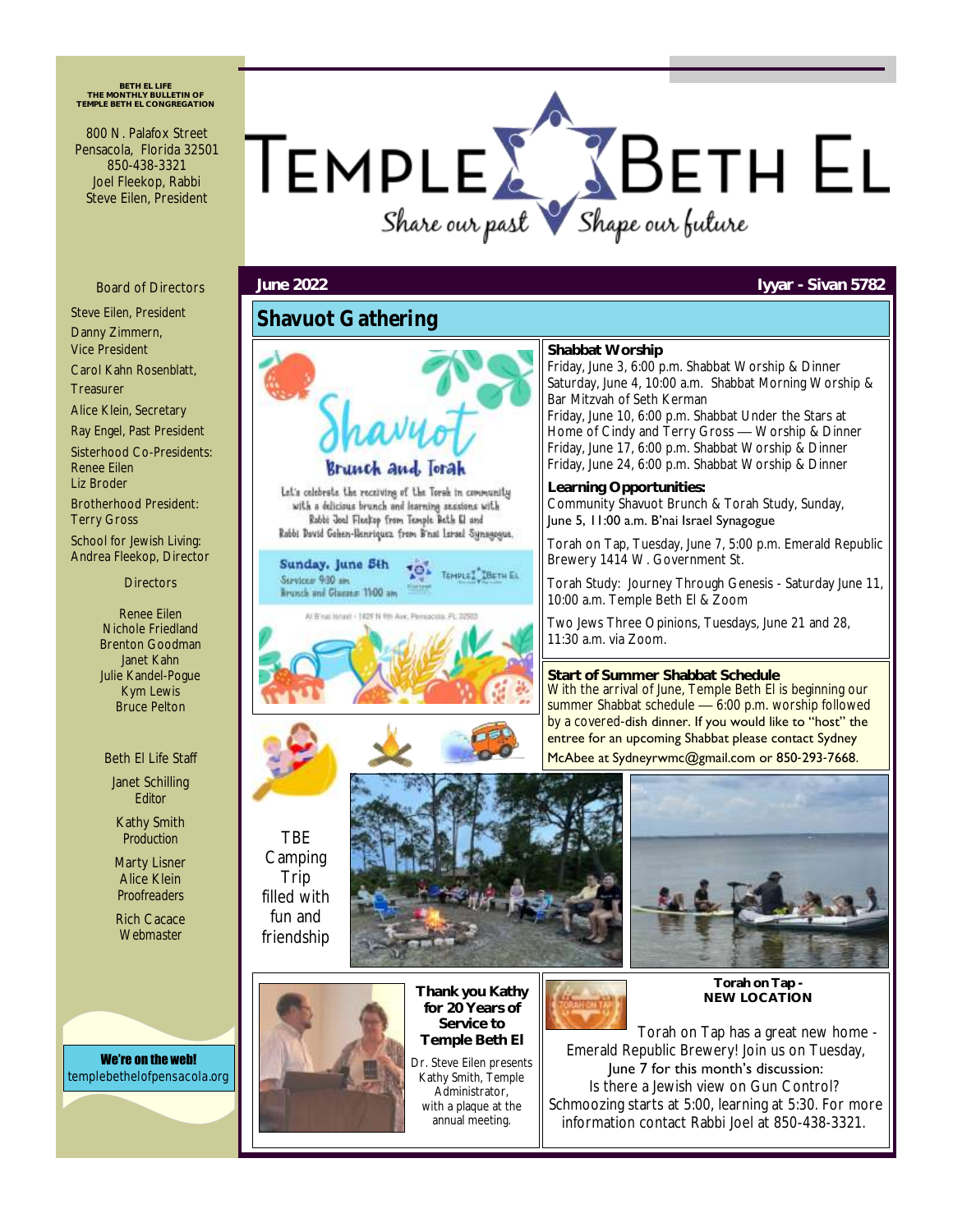### **Page 2**

## **Social Justice Team**

For the first time in 3 years the US Postal Service, along with Manna Food Bank, carried out their "Stamp Out Hunger Campaign!" It was a huge success and at last count the food collected in May was the huge amount of 96,000 lbs. Thanks to all who participated by donating food items - our community appreciates it. I would also like to extend a special thank you to all who volunteered to help with the daunting task of sorting the food collected. These hard working Temple members are Robin Mertins, Bill and Rose Kuhhirte, Steve Rome, Bill Zimmern, Rabbi Fleekop, Paula Vienneau, Myrna Lane and myself. If you haven't helped before you really should consider it. The time goes by pretty quickly. We have several laughs along the way and get to make new friends and spend time with those we know.

There were also several Temple members who helped at Habitat for Humanity along with our Sisterhood ladies who fed them lunch one day.

If you are interested in our committee, our next meeting is Wednesday, June 12th at 9am in the Temple library. If you cannot join us but would like to support our efforts consider a donation. We do numerous projects throughout the year and are open to learn about others. Please join us.

Deborah Buchalter Social Justice Committee



**Going Away Party for Yarden Shiri**

June 5, 5:00 pm, Coastal County Brewing Company 3041 E. Olive Rd. Sadly, it is time to bid farewell to the Pensacola Jewish Federation's Shlichah, Yarden Shiri. Join us in celebrating her contributions to our community and in wishing her well on what lies ahead. Food and fun for the entire family. For more information contact Cindy Gross.

**SAVE THE DATE Pensacola Heritage** 

**Foundation Lecture on Pensacola's Jewish Community**

On July 12, 2022 at noon Dr. Norm Haines will present a lecture named "Pensacola's Jewish Community". Norm will trace the history of our community from the mid 1700's to the present day. The lectures are presented at the Wright Place, 80 E. Wright Street between N. Guillemard Street and Palafox inside of First United Methodist Church. Doors open at 11:00 and lunch is served at 11:30. The lecture starts at 12 noon and lasts 1 hour. Lecture cost is \$5.00 for non-members and is free to members. Lunches are \$10. Reservations are required for planning purposes (please make your reservations ahead of time) and can be made by contacting Pensacola Heritage Foundation by email pnsheritage@yahoo.com or phone reservation 850-380-7759. The early families included Joseph de Palacios, Samuel Israel, Alexander Solomons and Isaac Monsanto (of chemical company fame). Ours is a vibrant community with nearly

300 years of history. It'll be great to explore it with Norm.

### **DONATIONS**

**Rabbi's Discretionary Fund:** A donation was made from Jeff and Fran Kass

**Capital and Maintenance Reserve Fund:** In memory of Michael Krys from Ray and Carol Engel

**Sylvia Rosenbloum Cole Music Fund:** In memory of Lucille Foley from Dr. Ed Siegel In memory of Linda Amacost from Dr. Ed Siegel In memory of Linda Armacost from John Clark In memory of Linda Armacost from

Terri Vonbargen In memory of Linda Armacost from Janet and Logan Schilling

#### **Seth Kerman to Become Bar Mitzvah**



Hi, my name is Seth Kerman. I will become a Bar Mitzvah on June 4, 2022. My parents, Debra and Joey, and my sister, Sydney, are all looking forward to it very much!

Currently, I'm a sixth grader at Creative Learning Academy. My ects are music, scilish. In my spare oracticing Taekuilding, gaming, and playing piano.

kah project, I am yw and playing elderly at assisted living facilities.

y years in the wish Living (with is my teacher multid studying Hebrew n, I am so excited ah is finally here. I  $\kappa$  all of my teachers ne prepare for this hankful for their encouragement. I be a Bar Mitzvah will join me on t day.

# **June Birthdays and Anniversaries**

|                                                                                  |                                                                                                                                                                |                                                                          |                                                                                                                                                                                                                                                  |                                                                                                                                                       | favorite subje                                                                                                                     |
|----------------------------------------------------------------------------------|----------------------------------------------------------------------------------------------------------------------------------------------------------------|--------------------------------------------------------------------------|--------------------------------------------------------------------------------------------------------------------------------------------------------------------------------------------------------------------------------------------------|-------------------------------------------------------------------------------------------------------------------------------------------------------|------------------------------------------------------------------------------------------------------------------------------------|
| <b>Birthdays</b>                                                                 |                                                                                                                                                                | 27th                                                                     | Isabella Marina Olensky                                                                                                                                                                                                                          | Congregational Corner                                                                                                                                 | ence, and Eng                                                                                                                      |
| 1st                                                                              | Matthew Dannheisser<br>Max Bear                                                                                                                                | 28th                                                                     | Asher Nissim<br>Rich Cacace                                                                                                                                                                                                                      | Thanks to the work of Carol                                                                                                                           | time I enjoy p                                                                                                                     |
| 3rd                                                                              | Ben Rosenbaum                                                                                                                                                  | 29th                                                                     | Chad Bonner                                                                                                                                                                                                                                      | Kahn-Rosenblatt and the finance                                                                                                                       | wondo, PC bi                                                                                                                       |
| 7th                                                                              | <b>Bobby Marcus</b>                                                                                                                                            |                                                                          | Dr. Alexys Hillman                                                                                                                                                                                                                               | committee, our budget was<br>presented at the Annual Con-                                                                                             | playing piano.                                                                                                                     |
| 8th                                                                              | Judith Salpeter<br>Samuel Wein                                                                                                                                 | 30th                                                                     | Jonathan Zimmerman<br>Lillian Haims                                                                                                                                                                                                              | gregational Meeting. With in-                                                                                                                         | For my tzedal                                                                                                                      |
| 10th                                                                             | Jackson Radon<br>Benjamin Zimmerman<br>Julia Bear                                                                                                              | Anniversaries<br>1st                                                     | Marty and Chuck Lisner                                                                                                                                                                                                                           | creasing expenses over which<br>we have no control, the fat in<br>our resources has dwindled. We                                                      | getting to kno<br>plano for the<br>living facilities                                                                               |
| 11th<br>12th                                                                     | Lauren Marcia Rosenblatt<br>Elissa Erskine                                                                                                                     |                                                                          | Barrie and Bruce Lamb<br>Kimberly and John-Daniel<br>Sullivan                                                                                                                                                                                    | are spending more for security,<br>maintenance, power and water.                                                                                      | After so many<br>School for Jev                                                                                                    |
| 14th                                                                             | Ed Faulkner<br>Faye Rosenbaum<br>Marty Lisner<br><b>Sharon Marcus</b><br>Mary Jo Pelton                                                                        | 6th<br>9th<br>10th                                                       | Shirley and Charles Kraselsky<br>Josh and Felicia Schneidman<br>Marny and Don Needle<br>Natalie and Dan Soloway                                                                                                                                  | If you would like to honor<br>someone, give in memoriam, or<br>just contribute to the Temple<br>please consider giving to:                            | Renee Eilen a<br>ple times) and<br>with Dr. Eiler                                                                                  |
| 16th<br>17th<br>18th<br>19th<br>21st<br>22 <sub>nd</sub><br>23rd<br>24th<br>26th | Aaron Yaseck<br>Brooke Rayborn<br>Ava Brener<br>D'Arsey Samuels<br>Felicia Schneidman<br>Alexandra Brown<br>Dr. Barry Crown<br>Jennifer Elzweig<br>Carly Landa | 11th<br>15th<br>18th<br>22 <sub>nd</sub><br>24th<br>26th<br>28th<br>30th | Penny and Melissa<br>Featherstone<br>LeAnne and Matthew Steiner<br>Lillian and David Levine<br>Wesley and David Landa<br>Jean and Don Rosenberg<br>Dawn and Bill Wein<br>Faye and Scott Rickoff<br>Junetta and Luke Clark<br>Renee and Greg Rich | ~General Operations of the<br>Temple<br>~The Security Fund<br>-Mitzvah Caring Fund<br>~Music Fund<br>It's a Mitzvah!<br>Steve Eilen M.D.<br>President | my Bar Mitzva<br>want to thank<br>who helped n<br>event. I am tl<br>patience and<br>am excited to<br>and hope you<br>this importan |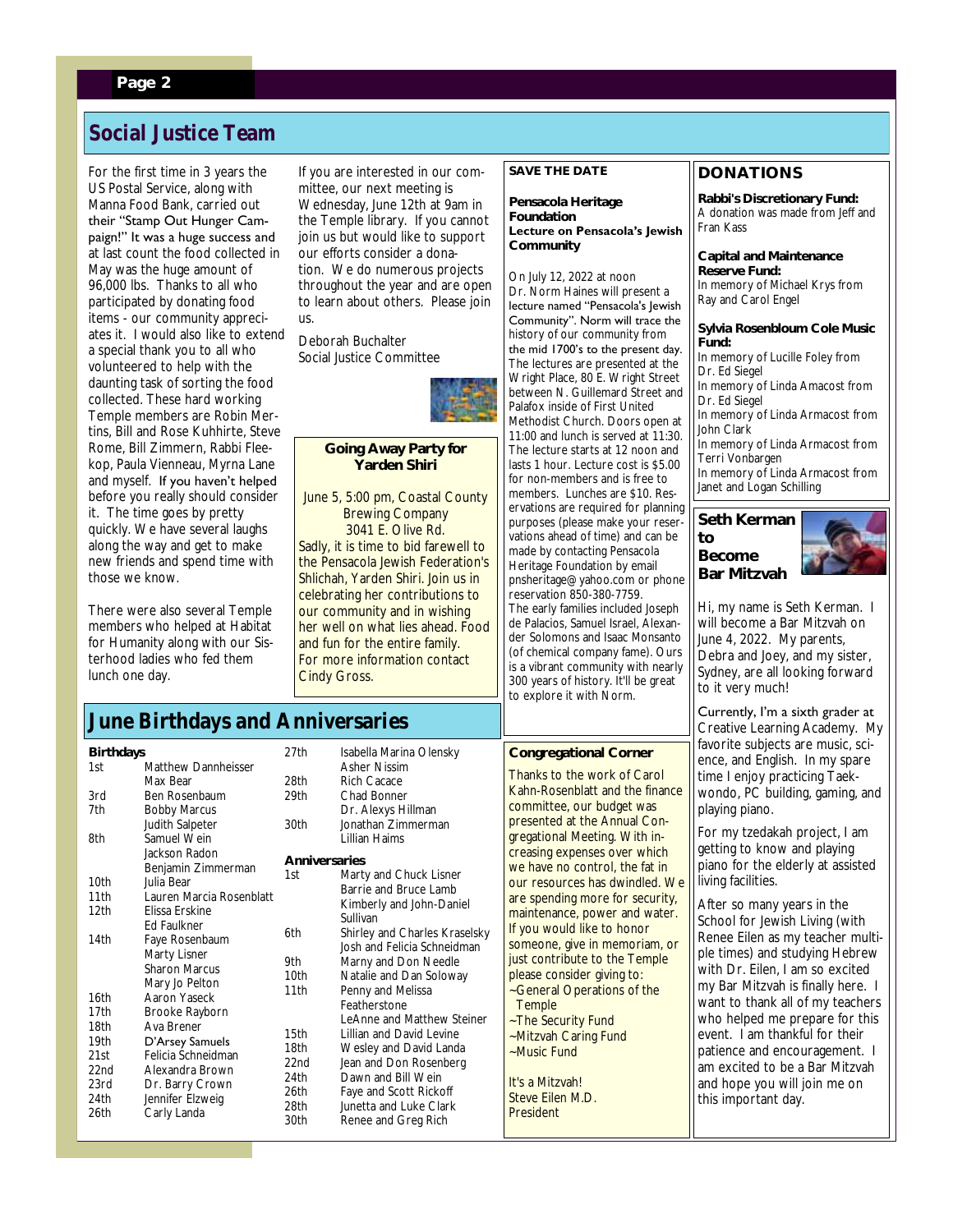### **June 2022**

### **Yahrzeits**

Send this form with your check to:

\_\_\_\_\_\_\_\_\_\_\_\_\_\_\_\_\_\_\_\_\_\_\_\_\_\_\_\_\_\_\_\_\_\_\_\_\_\_

\_\_\_\_\_\_\_\_\_\_\_\_\_\_\_\_\_\_\_\_\_\_\_\_\_\_\_\_\_\_\_\_\_\_\_\_\_\_ \_\_\_\_\_\_\_\_\_\_\_\_\_\_\_\_\_\_\_\_\_\_\_\_\_\_\_\_\_\_\_\_\_\_\_\_\_\_

\_\_\_\_\_\_\_\_\_\_\_\_\_\_\_\_\_\_\_\_\_\_\_\_\_\_\_\_\_\_\_\_\_\_\_\_\_\_ \_\_\_\_\_\_\_\_\_\_\_\_\_\_\_\_\_\_\_\_\_\_\_\_\_\_\_\_\_\_\_\_\_\_\_\_\_\_

In memory of / In honor of:

Temple Beth El 800 N. Palafox Street Pensacola, Florida 32501

(Name or event) Donor: Address:

Acknowledge to: \_\_\_\_\_\_\_\_\_\_\_\_\_\_\_\_\_\_\_\_\_\_\_\_\_

Circle one:

| To be read on June 3rd: |                                                                                                                                        | To be read on June 10th, con't: |                                                                                                                                                 | To be read on June 24th, con't: |                                                                                                                 |                                                                                                                            |
|-------------------------|----------------------------------------------------------------------------------------------------------------------------------------|---------------------------------|-------------------------------------------------------------------------------------------------------------------------------------------------|---------------------------------|-----------------------------------------------------------------------------------------------------------------|----------------------------------------------------------------------------------------------------------------------------|
|                         | May28th Marvin Zam<br>Benjamin Ash<br>Joe Harris<br><b>Emanuel Miller</b>                                                              | 8th<br>9th                      | Ayleen Hargis<br>Joe Gundersheimer<br>Edward Wein<br>Melvin I. Dashevsky                                                                        | 20th<br>21st                    | Maurice Bartley<br>Joseph Schwartz<br>Louis Gordon<br>Jake Berlin                                               | It is with a heavy heart<br>that we share news of<br>the passing of long-<br>time Temple member<br>Linda Armacost. The     |
| 29th                    | Rennae Sweda<br>Allan Lemmon<br>Samuel Silver<br>Earle Jerome Levin                                                                    | 10th                            | Ida Friedman<br>Ely Korn<br>Harold Schops<br>Edith Justine Kieksy                                                                               | 22 <sub>nd</sub>                | Irene Bruchmann<br>Nelly Khatena<br>Annie Herschkovitz<br>Emma Goldman                                          | congregation extends<br>its deepest sympathies<br>to Linda's family,<br>friends, and all those                             |
| 30th                    | Rose Bunnen                                                                                                                            |                                 | Maria Alshutz                                                                                                                                   |                                 | Elaine Shirley Miller                                                                                           | whose lives were<br>touched by Linda's                                                                                     |
| 31st                    | Nessie Tucker<br>Joe Van Wezel<br>Jennings Hertz<br>David Herschkovitz<br>Fredrick Greenhut<br>Rebecca Goldenberg<br>Esther Cohn Lurie | 11th<br>12th                    | To be read on June 17th:<br>Joanne Cohn Yocum<br>Magdalene Bernstein<br>Thomas Monahan<br>Bernard Samuel Schwartz<br>Ellis Herr<br>Minnie Osber | 23rd<br>24th                    | Carolyn Cole<br>Anna Frank<br>Esther Laitman<br>Bonnie Jacobson<br>Esther Schwartz<br>June Silver<br>Jacob Kahn | friendship and<br>kindness.<br>Zichrona L'vracha -<br>May Linda's memory<br>endure as a source of<br>comfort and blessing. |
|                         | Irving Glustoff<br>William Rickoff<br>Jane Kugelman<br>Gordon Barry Kahn                                                               | 13th<br>14th                    | George Goldberg<br>Melvin I. Bookman<br>Ruth Siegel                                                                                             | 25th                            | Helen Schulein<br>To be read on July 1st:<br>Albert Alexander                                                   |                                                                                                                            |
|                         | June 1st Marjorie Lemer<br>Anna M. Eadews                                                                                              | 15th                            | Bertha Berlin<br>Don Hackel<br>Arthur Feinstein                                                                                                 |                                 | Katherine Hutton<br>Jack Zimmerman                                                                              |                                                                                                                            |
| 2nd<br>3rd              | Mary Elizabeth Eisenson<br>Edgar Harrell<br>Robert Bunnen<br>Max E. Kahn                                                               | 16th                            | Harry Wagenheim<br>Lewis Gobel<br>Polly Rickoff<br>Anita Silberstein                                                                            | 26th                            | Maurice Stein<br>Bertha Levy<br>Sally Loeb<br>Molly Vigodsky                                                    | The congregation<br>extends its deepest                                                                                    |
|                         | Frank Engel<br>Evelyn Lisner<br>Aaron Lett                                                                                             | 17th                            | Sally B. Kahn<br>Sarah Stein                                                                                                                    | 27th<br>28th                    | Taube Gilenberg<br>Ruth Haisfield<br>Ceal Taub Gordon                                                           | condolences to Alan<br>and Celeste Krys on<br>the passing of their                                                         |
|                         | To be read on June 10th:                                                                                                               |                                 | Peg Zewe                                                                                                                                        |                                 | Leo Loeb                                                                                                        | son, Michael Krys.<br>We pray that Alan,                                                                                   |
| 4th                     | Isadore Levy<br>Florence Finkelstein<br>Liz Greenhut Fauth<br>Susan Bear Leath                                                         | 18th                            | To be read on June 24th:<br>Lewis Kenneth Cahn<br>William Morgan Davidson<br>Alexander Brunstein<br><b>Walter Price</b>                         | 29th                            | Norman Gordon<br>Frieda Dannheisser<br>Blanche Lischkoff Barrett<br>Ruth D. Haisfield                           | Celeste, their<br>daughter Valerie, and<br>the entire Krys family<br>be sustained by the<br>loving embrace of              |
| 5th                     | Rebecca F. Freidman<br>Dr. B.V. Dannheisser, Sr.                                                                                       | 19th                            | Jake Bear<br>Marian Hodgkinson                                                                                                                  |                                 | Estelle Jorish<br>Margaret Lyon                                                                                 | friends and<br>community.                                                                                                  |
| 6th<br>7th              | Fancine Lanar<br>Lewis Greenhut<br>Lillian Bloom<br>Dean Shale Rothbardt<br>Stephen William Gibson                                     | 20th                            | Max Levin<br>Danny Gross<br>Louis Isadore Addleman<br>Sivan 20, 5757<br>Elsa Kohn                                                               | 30th                            | June Vigodsky Gross<br>Versal Mayberry<br>Dorothy Yudkovitz                                                     | Zichrono L'vracha -<br>May Michael's<br>memory be for a<br>blessing.                                                       |
|                         |                                                                                                                                        |                                 |                                                                                                                                                 |                                 |                                                                                                                 |                                                                                                                            |
|                         | <b>Donation Form</b>                                                                                                                   |                                 |                                                                                                                                                 |                                 |                                                                                                                 |                                                                                                                            |

# **Page 3**

\_\_\_ School for Jewish Living \_\_\_ Sylvia Rosenbloum Cole Music Fund \_\_\_ Social Justice Fund \_\_\_ Collections and Exhibitions \_\_\_ Peter Van Wezel Youth Fund \_\_\_ Jonathan L. Kahn Library Fund \_\_\_ Fannie W. Frenkel Perpetual Cemetery Care Fund \_\_\_ Rabbi's Discretionary Fund

- \_\_\_ Mitzvah/Caring Fund
- \_\_\_ Security Fund
- \_\_\_ The Lewis and Belle Bear Family Temple Beth El Facilities Endowment Fund
- \_\_\_ Capital & Maintenance Reserve Fund
- \_\_\_ Temple Beth El Endowment Fund